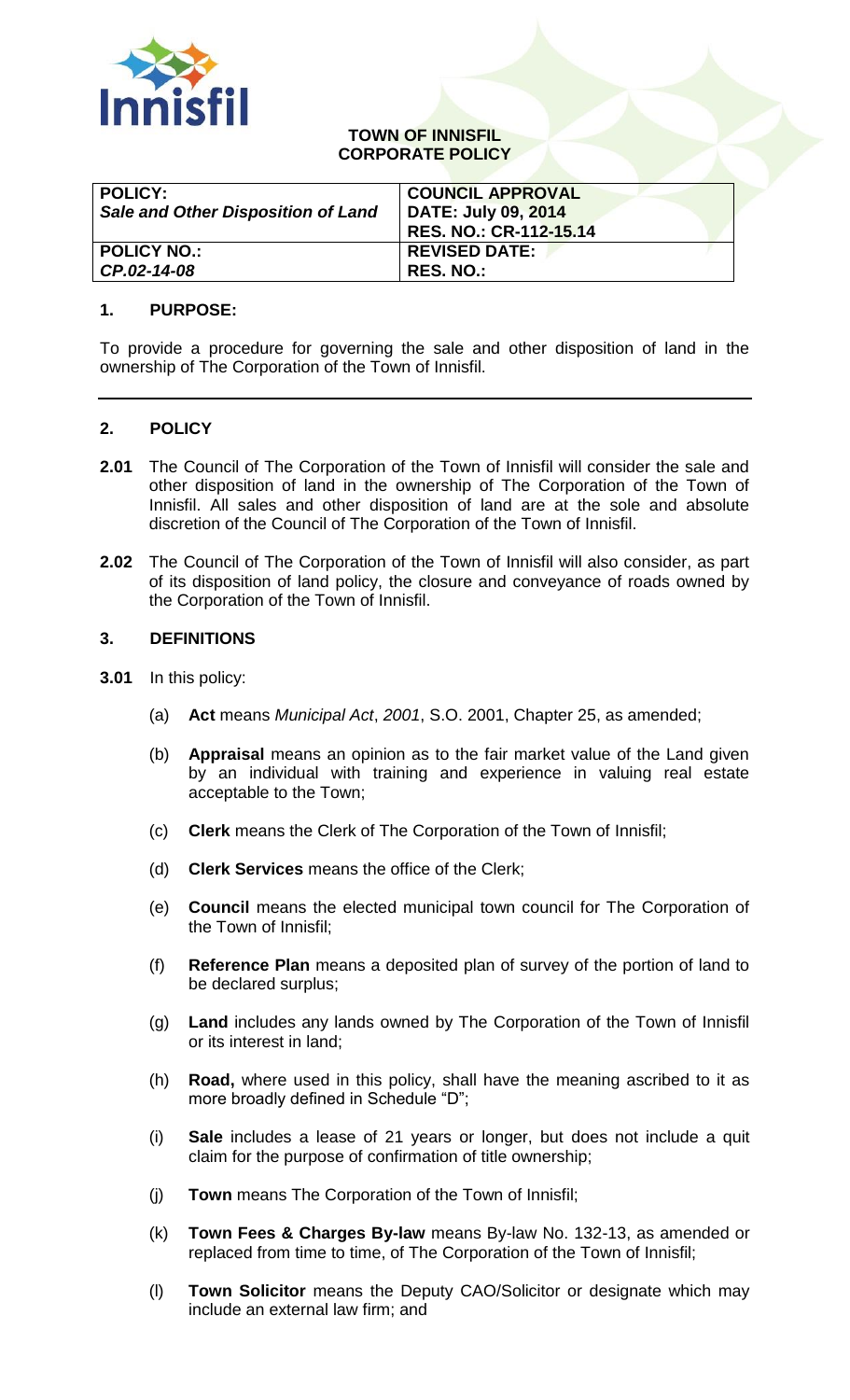## **4. EXCLUSIONS**

- **4.01** This policy shall not apply to:
	- (i) the sale of Land under Part XI (Sale of Land for Tax Arrears) of the Act and any related Ontario Regulation made by the Minister;
	- (ii) Land 0.3 metres or less in width acquired in connection with an approval or decision under the *Planning Act*;
	- (iii) the sale of Land under Section 110 (Agreements for Municipal Capital Facilities) of the Act;
	- (iv) Land transferred to the Town for security or for temporary roads or other works in connection with any agreement to which the Town is a party under the *Planning Act*;
	- (v) Land transferred to, or vested in, the Town which neither the Town nor the true owner intended to vest or be transferred;
	- (vi) the sale of Land to be used for the establishment and carrying on of industries and industrial operations and incidental uses;
	- (vii) cemetery plots owned by the Town; or
	- (viii) lake access points owned by the Town.

#### **5. STANDARDS**

- **5.01** The specific policy relating to the closure and sale of any road or portion thereof owned by the Town is more particularly described in Schedule "D" to this policy.
- **5.02** Prior to selling any Land, Council shall pass a resolution, consistent with the form attached to this policy as Schedule "A", declaring the Land to be surplus.
- **5.03** A new Reference Plan may be required, at the sole and absolute discretion of Town Staff.
- **5.04** Notwithstanding Section 5.02 of this policy, where the laws of the Province of Ontario specify a particular method of disposition, those laws shall govern.
- **5.05** All costs associated with the disposition of Land, including Land transferred at nominal consideration, shall be borne by the party or parties acquiring the Land, unless otherwise directed by Council.
- **5.06** In order to avoid potential conflict of interest issues, before Council considers the disposition of Land, any employee of the Town considering the acquisition of any parcel of Land from the Town shall have first advised the Clerk of his/her interest. The Clerk shall determine what, if any, steps are necessary to remove the employee from the decision-making and administrative processes related to the disposition of the Land and said process shall be disclosed to Council if requested.
- **5.07** The Applicant shall submit an application to the Town for consideration. The application shall be in a standard form as determined by the Clerk from time to time.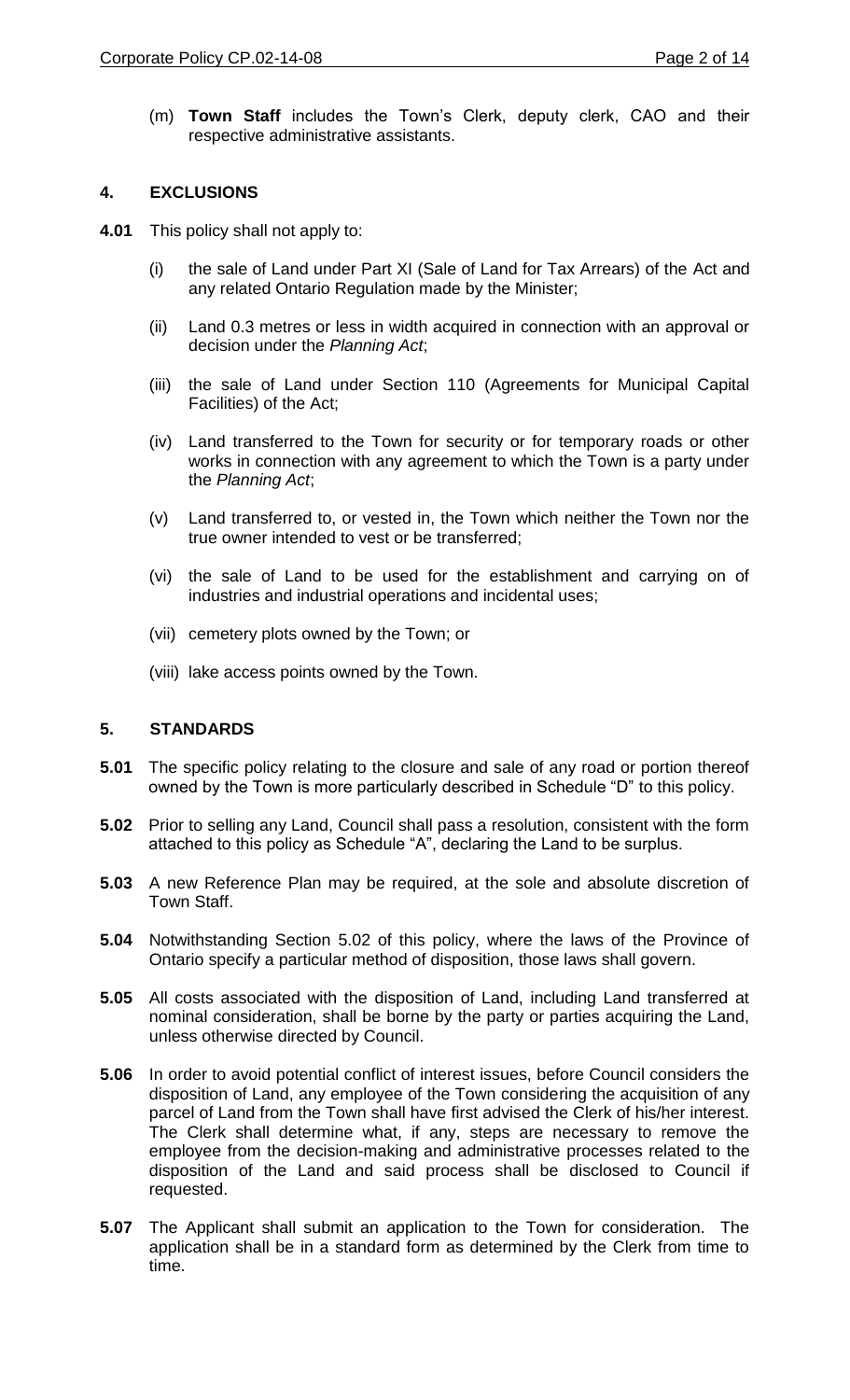## **6. APPRAISALS**

- **6.01** Subject to Section 6.02, prior to selling any Land, at least one Appraisal of the fair market value of the Land shall be obtained.
- **6.02** Section 6 .01 of this policy shall not apply to the sale of the following types of Land:
	- (a) closed highways if sold to an owner of land abutting the closed highway;
	- (b) Land formerly used for railway lines if sold to an owner of land abutting the former railway land;
	- (c) Land that does not have direct access to a highway if sold to the owner of land abutting that Land;
	- (d) Land repurchased by an owner in accordance with Section 42 of the *Expropriations Act,* as amended;
	- (e) Land sold under Sections 107, 108 and 109 of the Act;
	- (f) easements granted to public utilities, telephone companies or other like agencies; or
	- (g) Land sold to a municipality, a local board, conservation authority, the Crown or other similar agencies.
- **6.03** The Clerk is authorized, directed and empowered to obtain all such Appraisals as may be required pursuant to Section 6.01 of this policy.
- **6.04** Any Appraisals obtained shall be used solely as a guide and shall not be determinative of the terms or price upon which Council may agree to sell any particular piece of Land. Without limiting the generality of the foregoing, other factors, including but not limited to, the history of the Land or related lands may be determinative.

# **7. NOTICE**

- **7.01** Subject to Section 7.02, prior to selling any Land, notice shall be given to the public of the proposed sale by publishing a notice that communicates substantially the information contained in Schedule "A" by posting notice on the Town's website for two (2) consecutive weeks and advertised in a local newspaper for the same period.
- **7.02** Section 7.01 of this policy does not apply to the sale or granting of easements to public utilities, telephone companies or other like agencies.

## **8. AFFIDAVIT OF THE CLERK**

The Clerk is authorized, directed and empowered to sign an Affidavit, in a form substantially similar to Schedule "B" of this policy as proof that this policy has been complied with.

#### **9. GENERAL**

- **9.01** The provisions of this policy shall only apply to Land owned by the Town and shall not extend to or apply to any personal property of the Town.
- **9.02** The manner in which the Town carries out the sale of its Land, if consistent with this policy, is not open to review by any court if the Town may lawfully sell the Land, the purchaser may lawfully buy the Land and the Town acted in good faith.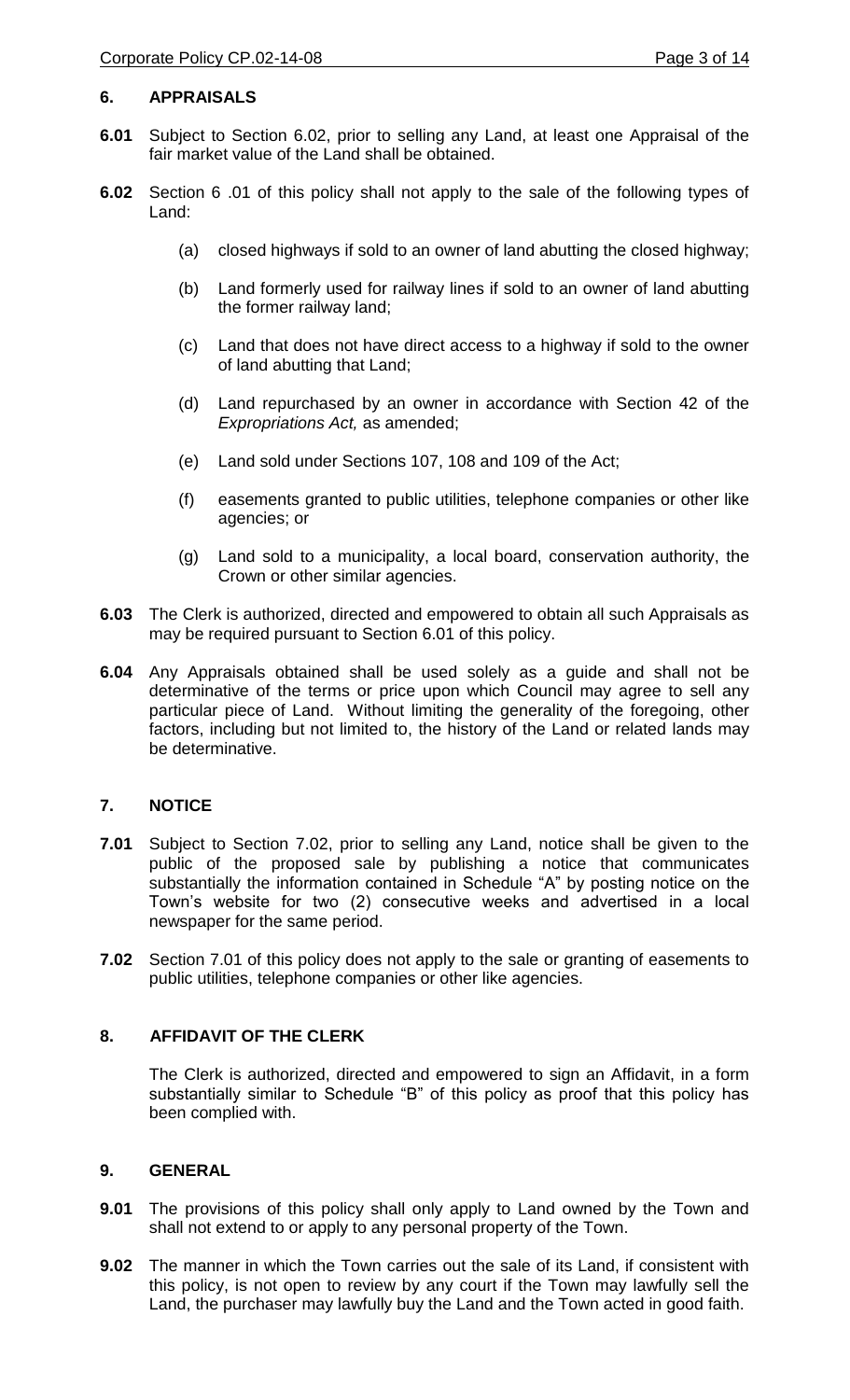# **10. ADMINISTRATION**

This policy shall come into force and take effect under By-law 074-14 on July 09, 2015.

# **11. ATTACHMENTS**

- Schedule "A": Resolution of Council
- Schedule "B": Notice
- Schedule "C": Affidavit of the Clerk
- Schedule "D": Policy relating only to the closure and sale of roads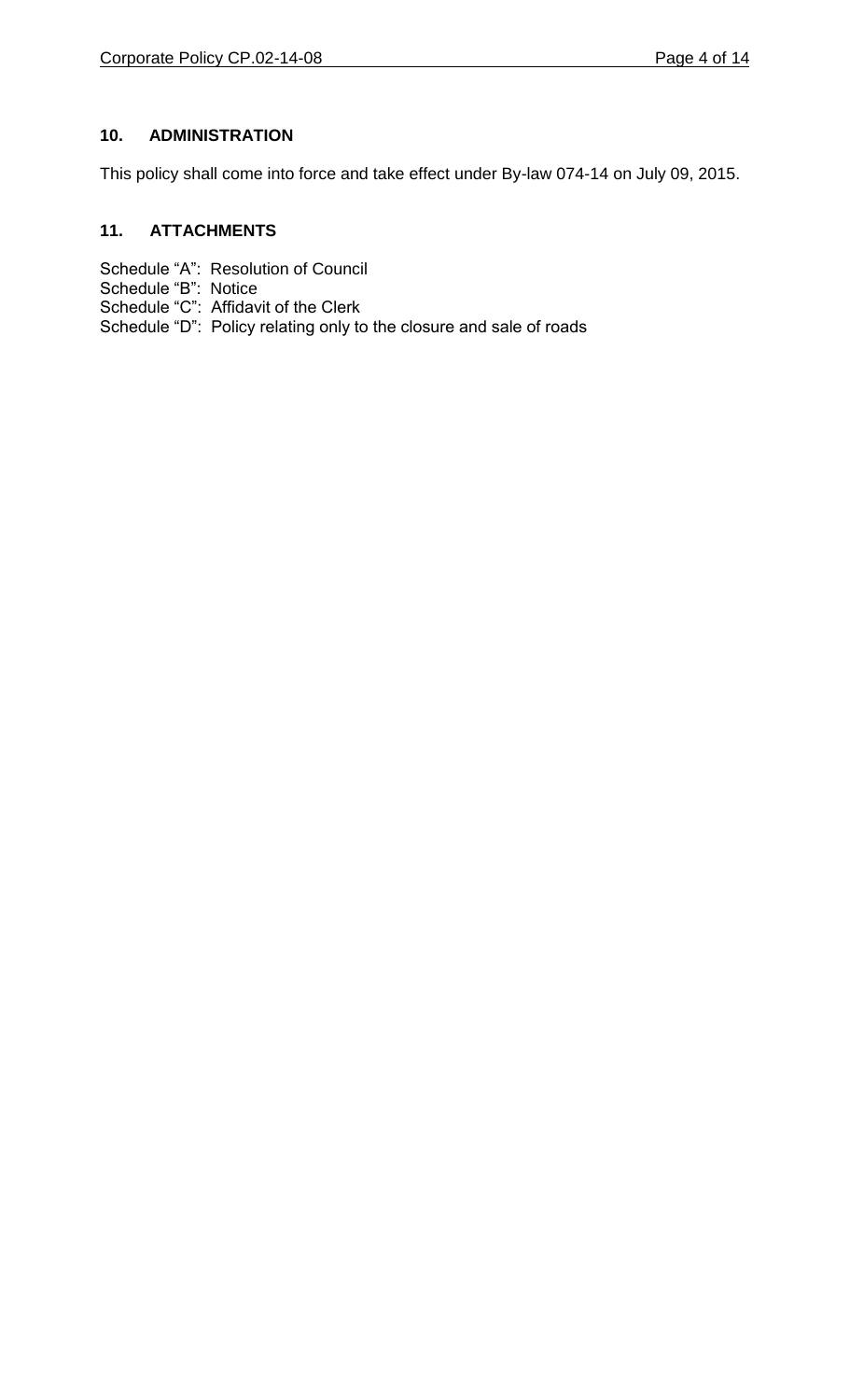# **SCHEDULE "A"**

# **SALE AND OTHER DISPOSITION OF LAND POLICY**

# **THE CORPORATION OF THE TOWN OF INNISFIL**

# **FORM OF RESOLUTION – DECLARING THE LAND TO BE SURPLUS**

Be it resolved that the Council of The Corporation of the Town of Innisfil declares the following Town owned land to be surplus:

That Part of Lot \_\_\_\_\_, Concession \_\_\_\_\_, (\_\_\_\_) and shown as Part \_\_\_\_\_ on Plan \_\_\_\_\_\_\_.

And further the Clerk is hereby instructed to dispose of the said property pursuant to:

- ( ) invitation of tenders
- ( ) nominal consideration, plus Town expenses (survey, legal and appraisal costs)
- () disposal at the set price of
- ( ) exchange of land of equivalent value
- ( ) request for proposals (RFP)
- ( ) public auction
- ( ) call for expression of interest
- ( ) listing with a real estate agent
- ( ) direct sale to an abutting landowner
- $($   $)$  other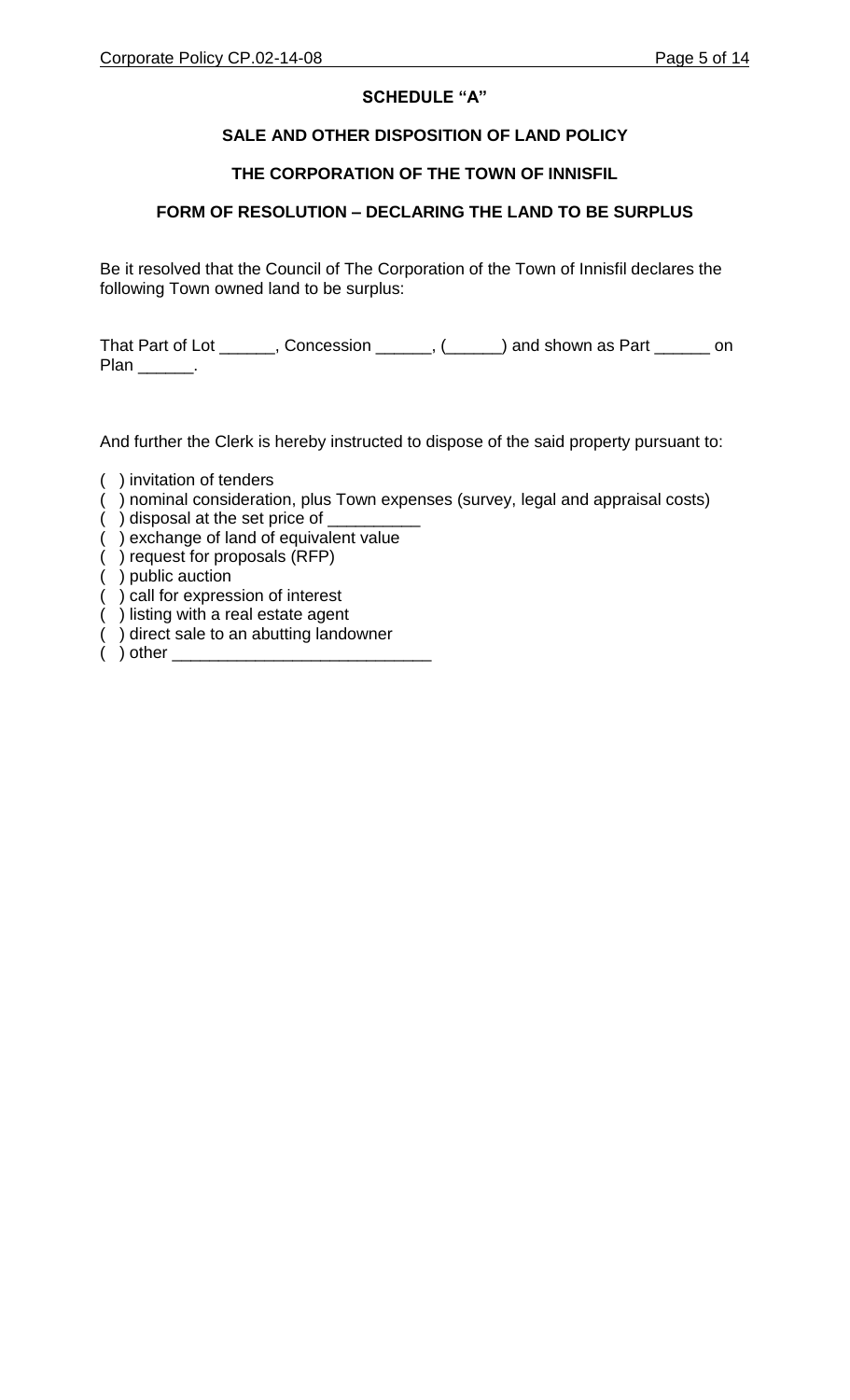## **SCHEDULE "B"**

## **SALE AND OTHER DISPOSITION OF LAND POLICY**

#### **THE CORPORATION OF THE TOWN OF INNISFIL**

## **PUBLIC NOTICE**

## **NOTICE OF INTENT TO DISPOSE OF SURPLUS REAL ESTATE**

**TAKE NOTICE** the Council of The Corporation of the Town of Innisfil has pursuant to Section 270(1), as applicable, of the *Municipal Act*, *2001*, S.O. 2001, Chapter 25, as amended, declared the following land as surplus:

Part Lot \_\_\_\_\_\_, Concession \_\_\_\_\_, Geographic Town of \_\_\_\_\_\_\_

now in the Town of Innisfil, described as Part \_\_\_\_\_\_\_\_ on Plan \_\_\_\_\_\_\_

## and is now **offering it for sale by way of**:

- ( ) invitation of tenders
- ( ) nominal consideration, plus Town expenses (survey, legal and appraisal costs)
- $($  ) disposal at the set price of  $\sqrt{ }$
- ( ) exchange of land of equivalent value
- ( ) requesting proposals
- ( ) public auction
- ( ) listing with a real estate agent
- ( ) direct sale to an abutting landowner
- $($  ) other  $\overline{\phantom{a}}$

The proposed by-law will come before Council for consideration at its regular meeting to be held in the Council Chambers at 2101 Innisfil Beach Road, Innisfil, Ontario, on the \_ day of \_\_\_\_\_\_\_\_\_\_\_\_\_\_, 20\_\_, at the hour of \_\_\_\_\_\_\_\_\_ o'clock in the evening. Written comments may be provided to the Clerk of the Town at the address below.

> Clerk The Corporation of the Town of Innisfil 2101 Innisfil Beach Road Innisfil, Ontario L9S 1A1 Telephone 705-436-3710

(Applicant's Name) (Applicant's Civic Address)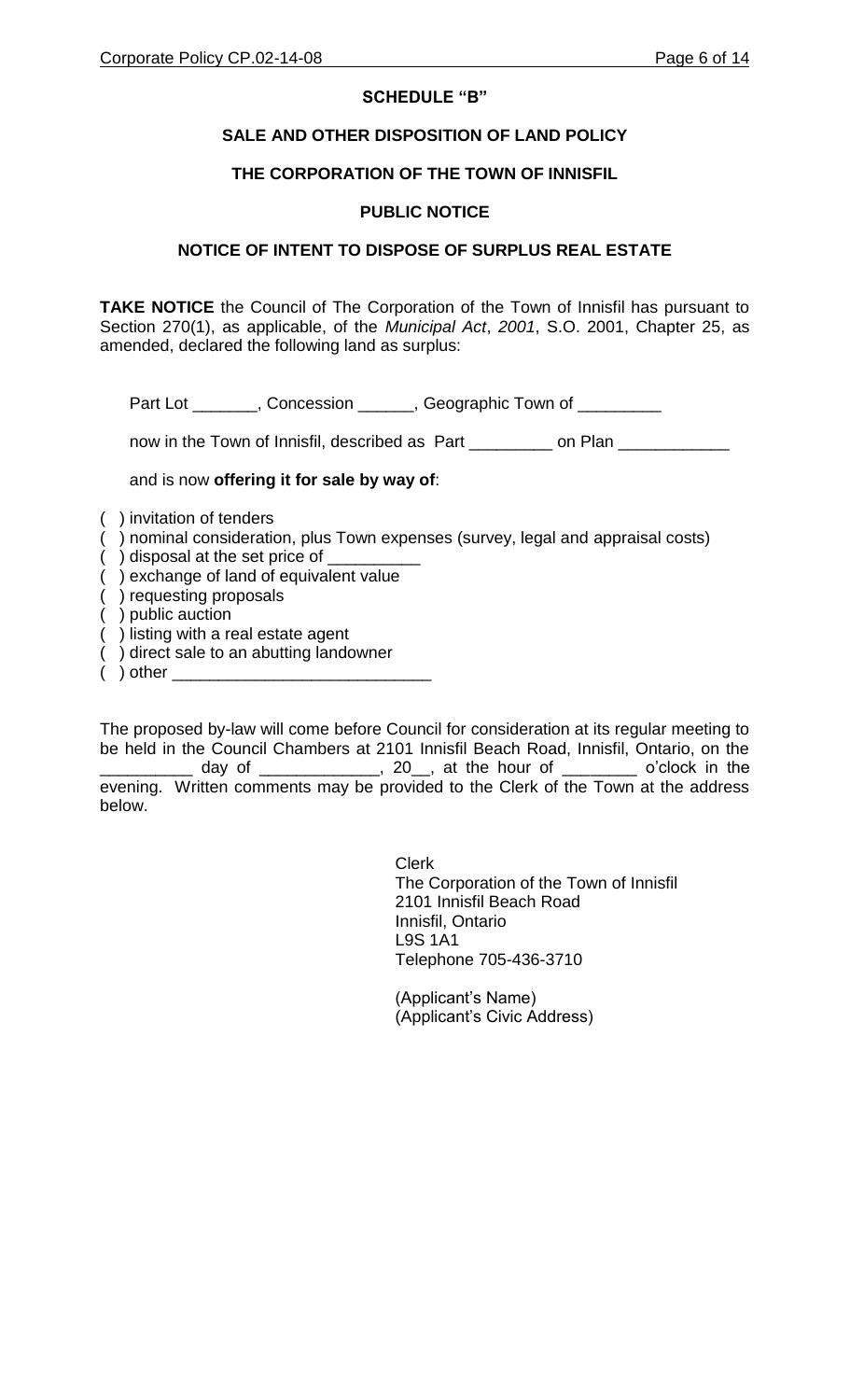# **SCHEDULE "C"**

# **SALE AND OTHER DISPOSITION OF LAND POLICY**

# **THE CORPORATION OF THE TOWN OF INNISFIL**

# **A F F I D A V I T**

I, \_\_\_\_\_\_\_\_\_\_\_\_\_\_\_\_, of the Town of Innisfil, in the Province of Ontario, Clerk of The Corporation of the Town of Innisfil, make oath and say as follows:

- 1. I am the Clerk of The Corporation of the Town of Innisfil.
- 2. Annexed hereto and marked as Exhibit "A" is a true copy of By-law No. **wave The Corporation of the Town of Innisfil, which said by-law was** passed by the Municipal Council of The Corporation of the Town of Innisfil on the \_\_\_\_\_\_\_\_\_ day of \_\_\_\_\_\_\_\_\_\_\_\_\_, 20\_\_.
- 3. I have examined the files of the \_\_\_\_\_\_\_\_\_\_\_\_\_\_\_\_\_\_\_\_\_, a newspaper published weekly in the Town of Innisfil, in the \_\_\_\_\_\_\_\_\_\_\_\_\_\_\_\_, and I found that the advertisement, a true copy of which is attached and marked as Exhibit "B" to my affidavit, was published in the issues of the said newspaper on \_\_\_\_\_\_\_\_\_\_\_\_\_\_\_ and \_\_\_\_\_\_\_\_\_\_\_\_\_\_\_\_\_\_.

4. No person objected to the passing of the said by-law.

| SWORN before me at the Town<br>of Innisfil, in the County of Simcoe,<br>this ___<br>day of |                 |
|--------------------------------------------------------------------------------------------|-----------------|
| 201                                                                                        |                 |
|                                                                                            | "Name of Clerk" |
| A Commissioner, etc.                                                                       |                 |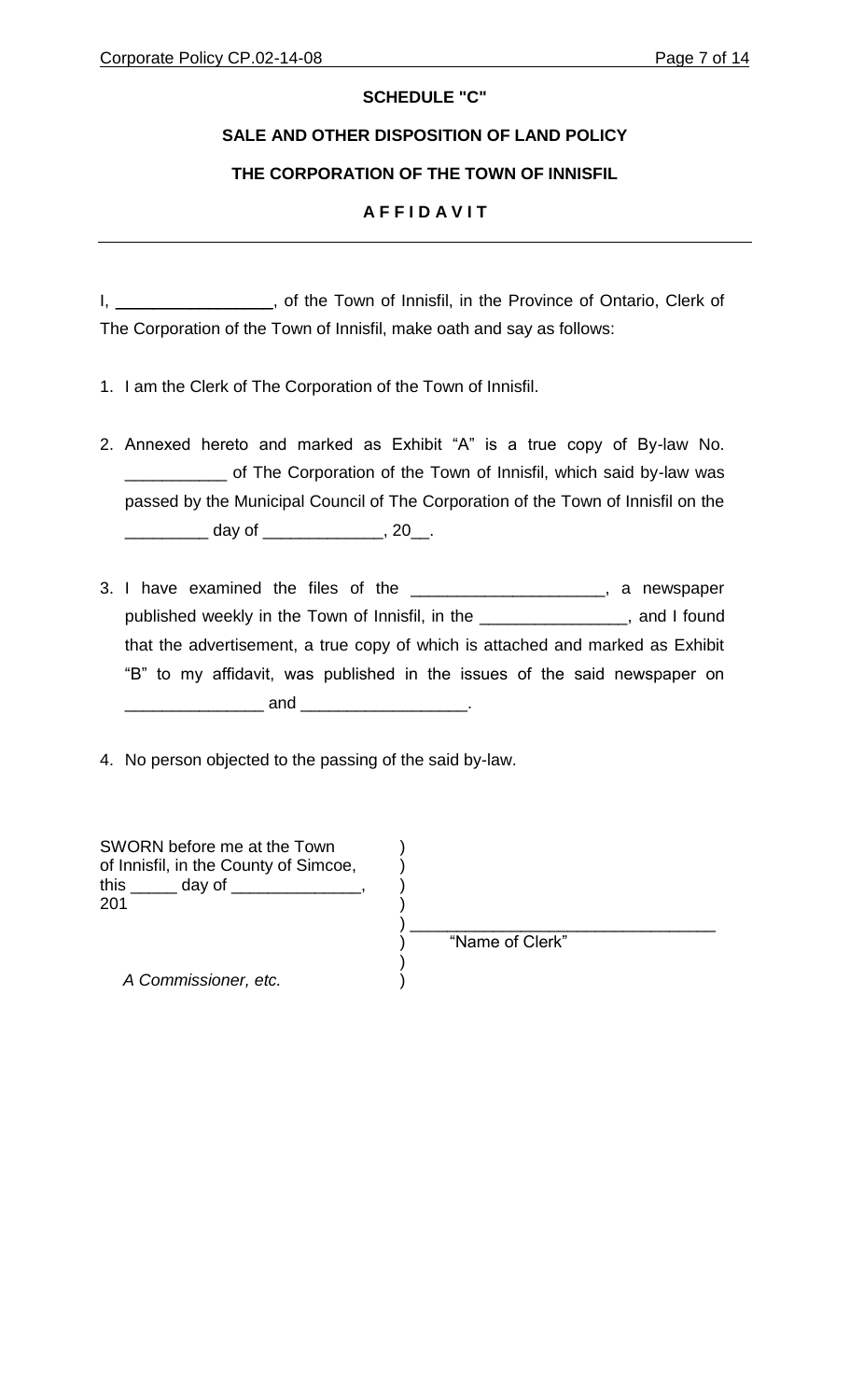# **SCHEDULE "D"**

## **POLICY AND PROCEDURE RELATING TO THE CLOSURE AND CONVEYANCE OF ROADS WITHIN THE TOWN OF INNISFIL**

## **1. DEFINITIONS SPECIFIC TO THIS SCHEDULE**

- **1.01** In addition to the definitions outlined above, in this Schedule:
	- (a) **Applicant** means the owner of the abutting land to the Road applying to the Town for the road to be stopped up, closed and transferred;
	- (b) **Draft Reference Plan** means a draft plan of survey of the portion of Road to be stopped up, closed and transferred as prepared by an Ontario Land Surveyor and submitted by the Applicant to the Town for approval;
	- (c) **Letter of Authorization** means a letter from the Applicant appointing a representative to act as their agent in this process. The appointed agent shall receive all communication from the Town and the Town Solicitor throughout the process as defined herein; and
	- (d) **Road** means all original road allowances, road allowances, streets, highways, laneways, access roads, colonization roads or any other road or highway as defined by the Act or other relevant legislation that is owned by the Town.

#### **2. GENERAL PROVISIONS**

- **2.01** The Town Solicitor will act on behalf of the Town in the closure and conveyance of all Roads.
- **2.02** The Applicant is responsible for paying all Town staff time, administrative, legal, surveying, appraisal, advertising and land conveyancing costs involved in the Road closing and conveyance of surplus land by the Town. In the event that an Applicant fails to pay the costs incurred within one (1) year of Council passing the applicable by-law, all outstanding costs will be added to the tax roll and collected in the same manner as taxes pursuant to Section 398 of the Act.
- **2.03** The required by-law to approve the closure and conveyance of the Road will not be passed until the current realty taxes on the Applicant's property are paid and the account is up to date.
- **2.04** The land disposition costs are calculated on the square footage of the Road to be closed and conveyed as determined by the Reference Plan and subject to the fees set out in the Town User Fee By-law if applicable, through an appraisal, or at Council's discretion.
- **2.05** Applications will be considered **terminated** if inactive for a period of **one (1) year**.
- **2.06** Applicant **must** own the property directly abutting the Road.
- **2.08** Applications will not be approved if the closure of the road would deprive other land owners of their sole access to their properties.
- **2.10** Generally, the portion of Road to be closed and conveyed will be determined by straight lot line projections. However, in some instances deviations from straight extension of existing lot lines may be considered and may be required by the Town in determining the description of the portion of the Road to be closed and conveyed.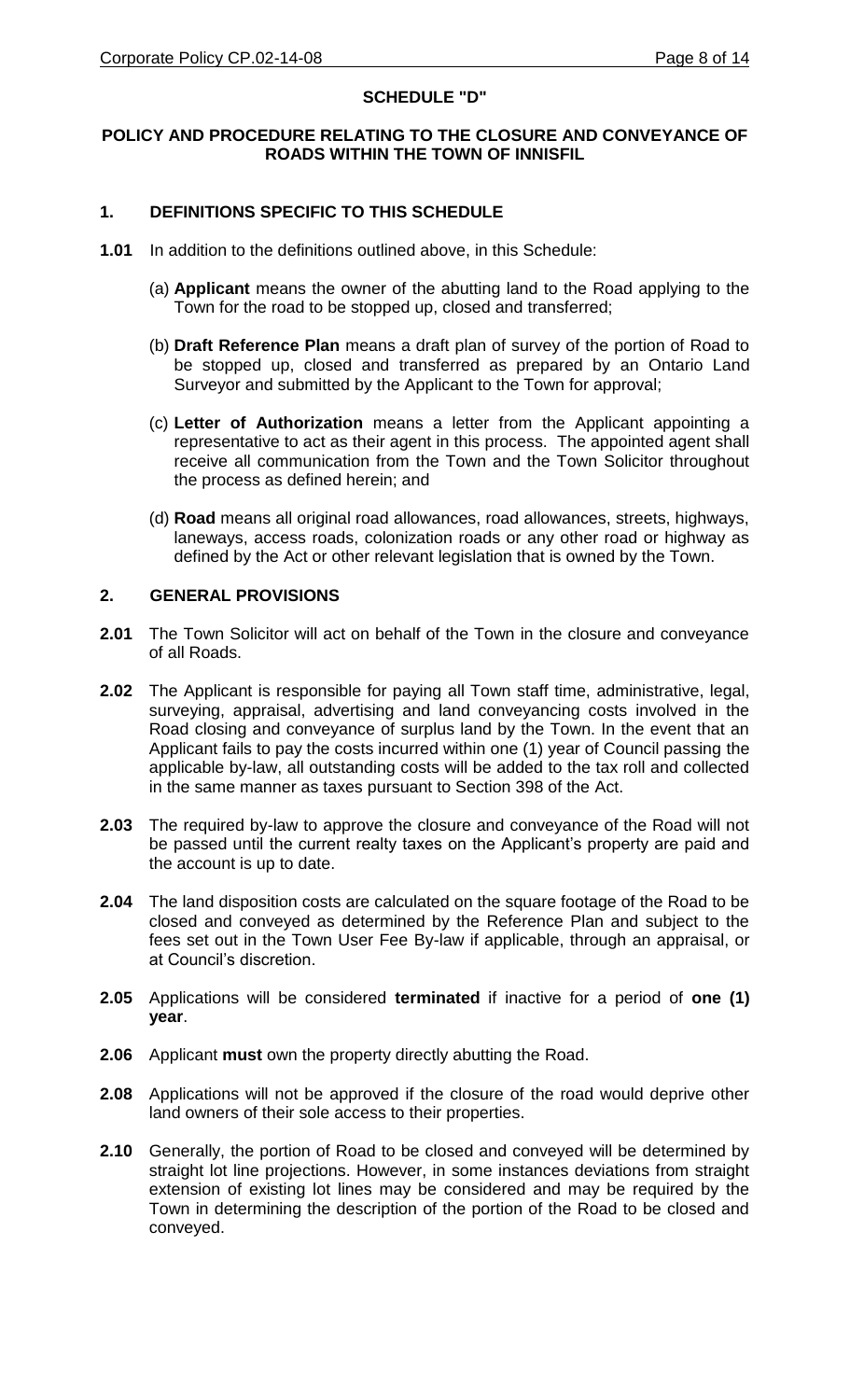# **3. PROCEDURE**

**3.01** The Applicant shall submit an application to the Town for consideration. The application shall be in a standard form as determined by the Clerk from time to time.

The initial application fee shall include:

- (a) Review of the application and creation of new file;
- (b) Circulations to various departments;
- (c) Correspondence with Applicant regarding pre-approval;
- (d) Site visit to the subject land(s);
- (e) Written notice to abutting neighbour(s) regarding the potential Road closure;
- (f) Preparation of preliminary approval report to Council, if required;
- (g) Review of Draft Reference Plan;
- (h) Preparation of final surplus report and resolutions;
- (i) Presentation of by-law to Council and public meeting;
- (j) Passing of by-law by Council; and
- (k) Registration of By-law on title.

# **3.02 APPLICATION**

The application shall be submitted to the Town accompanied by:

- (a) Application fee, as per the Town User Fee By-law;
- (b) Seasonal (summer) pictures of the Road;
- (c) A detailed sketch or site plan "to scale" which clearly shows the following:
	- (i) the location and measurements of **all** existing buildings/structures (including accessory buildings and septics) on the **Applicant's property**;
	- (ii) the location and measurements of **all** existing structures on the **Town's property**;
	- (iii) the distance from the structures to the abutting lot lines;
	- (iv) vegetation, driveways and paths; and
- (d) Letter of Authorization, if the Applicant has engaged the services of an agent to act on their behalf.
- **3.03** Applications shall be circulated to the Planning, Roads, Water, Waste Water and Building Departments for their comment and consideration. Applications may be granted subject to conditions of such departments (e.g. deeming by-law, site plan agreement or development permit, etc.) in the sole and absolute discretion of Town Staff and Council.
- **3.04** Council approval, accompanied by a recommendation from Town Staff in the form of a staff report, will **only** be required for the following reasons: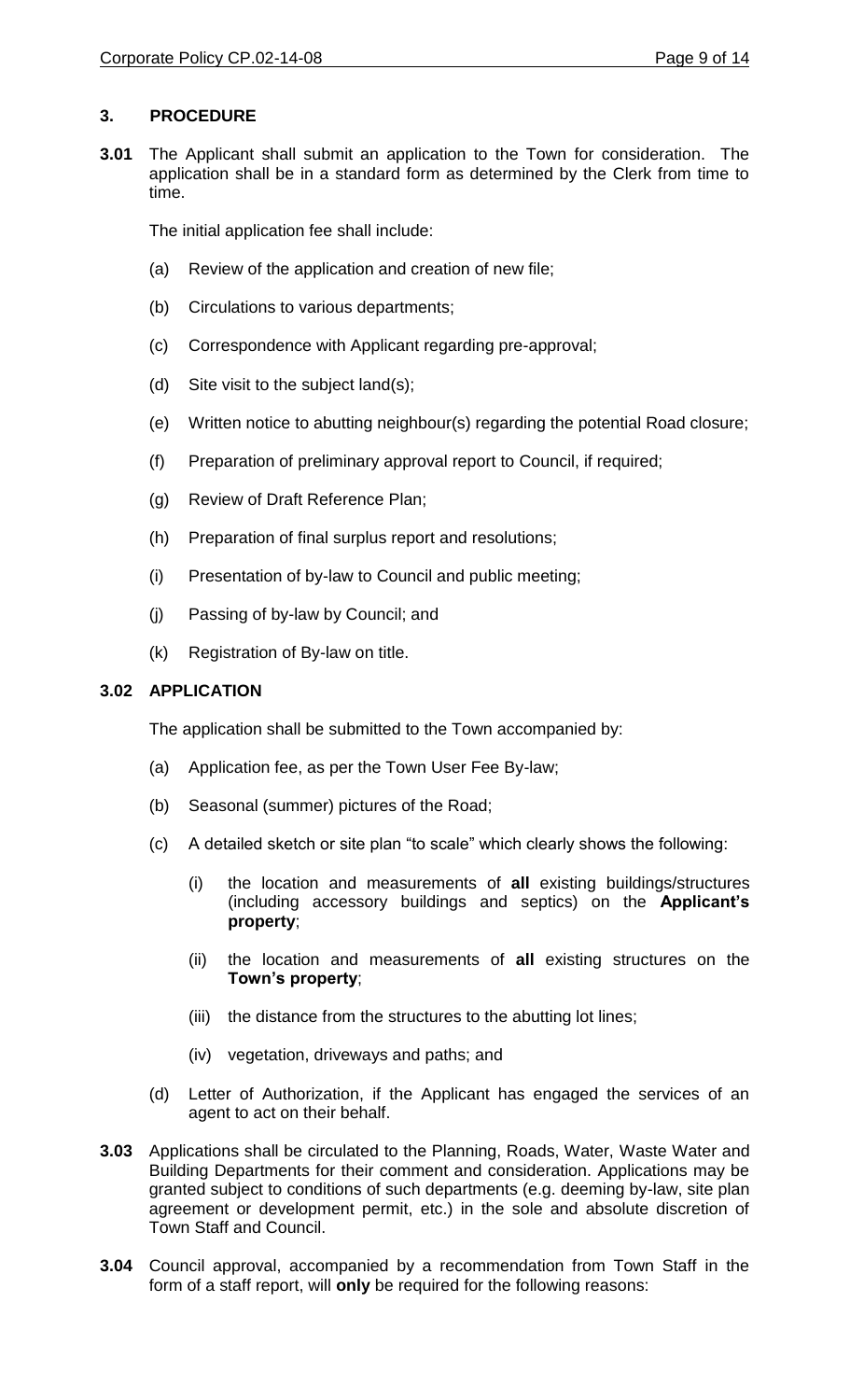- (a) Adjoining landowner is the Ministry of Natural Resources, the Town of Innisfil or any other public authority;
- (b) The Applicant disagrees with the conditions set forth in the granting of preliminary approval;
- (c) Objections to the closure and conveyance have been received; and
- (d) At the sole discretion of Town Staff.
- **3.05** Once preliminary approval is granted, the Town will provide a letter notifying the Applicant or their named agent or solicitor that preliminary approval has been granted.
- **3.06** The Applicant will engage the services of an Ontario Land Surveyor familiar with Road closings to prepare a Draft Reference Plan of the subject Road that must include:
	- (a) Town Staff or Council pre-approved property lot line extensions; and
	- (b) **All** structures on the Applicant's property; and
	- (c) All structures on the Road.

**NOTE:** the structures may be removed from the Draft Reference Plan once the Town has reviewed and approved the plan. The Draft Reference Plan **MUST NOT** be deposited in the local registry office until final approval is received from the Town.

## **3.07 TOWN SOLICITOR RESPONSIBILITIES**

- (a) Contact the Applicant or their named agent or solicitor in writing, requesting the name of their surveyor, establish costs relating to the legal fees and advertising and advise of the purchase price for the Road;
- (b) Upon receipt of the Draft Reference Plan and following its approval by the Town, advise surveyor to proceed to deposit the Draft Reference Plan. Advise surveyor to provide Town with two (2) copies of the Reference Plan (including an electronic version);
- (c) Perform sub-search of title to confirm the Applicant is the owner of the property abutting the subject Road;
- (d) Provide notice of the application to the following agencies:
	- (i) Innisfil Hydro ;
	- (ii) Bell Canada;
	- (iii) Rogers Communication;
	- (iv) Enbridge Gas;
	- (v) Public Works Canada;
	- (vi) Lake Simcoe Region Conservation Authority or Nottawasaga Valley Conservation Authority; and
	- (vii) County of Simcoe;

inquiring if such agencies have an interest in the Road;

- (e) If agencies listed above have an interest in the Road, the Town Solicitor shall facilitate the registration of such interest against title to the Road after the closing thereof and prior to the transfer of the land to the Applicant;
- (f) Request a public meeting date from the Clerk;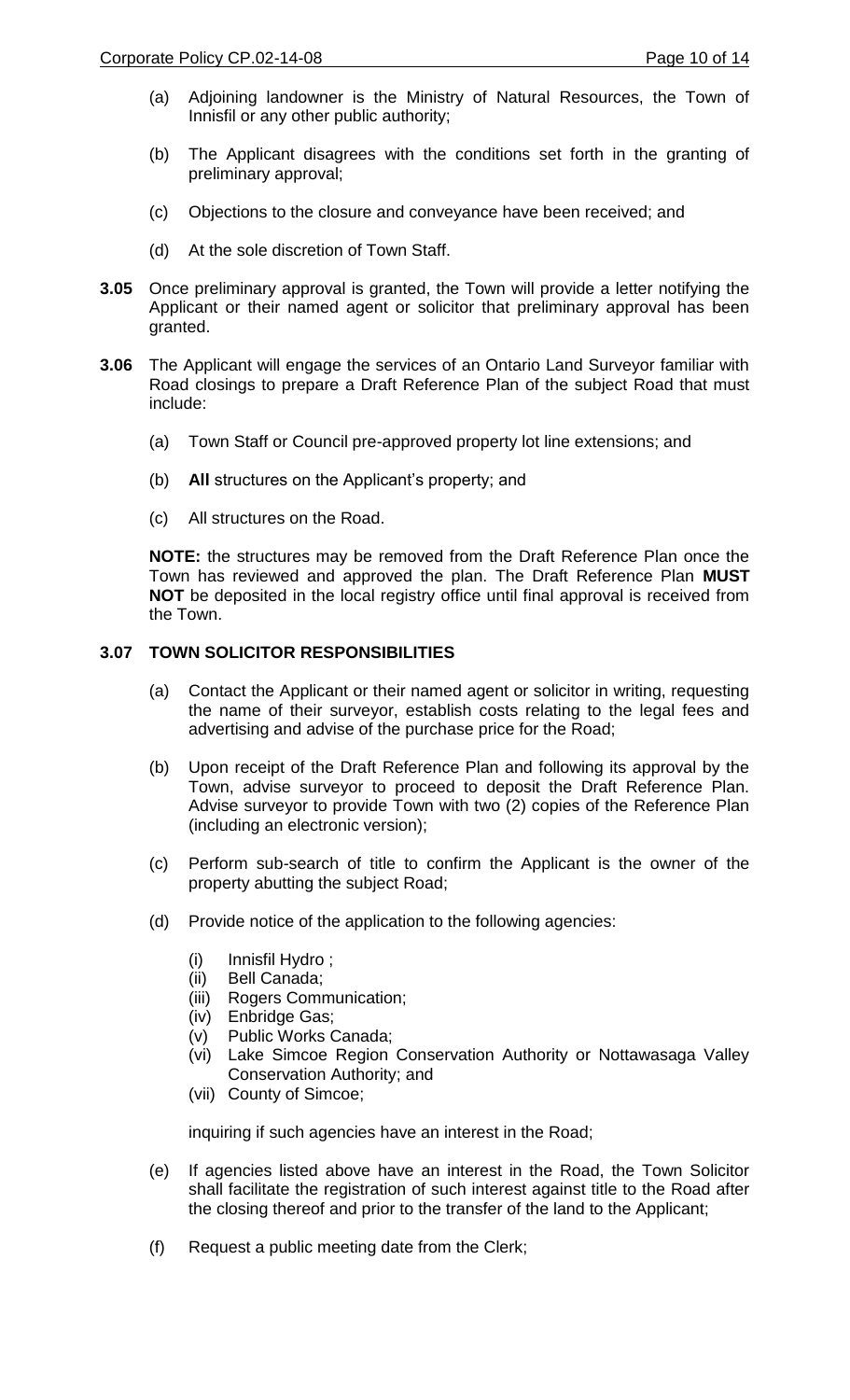- (g) Prepare the public notice which shall include the property description of the portion of Road to be stopped up and closed and the Council date when the matter will come before Council for consideration;
- (h) Submit the public notice to the Clerk via email to be posted on the Town's website for two (2) consecutive weeks and to be advertised in a local newspaper for the same period; and
- (i) Prepare the by-law, together with all required affidavits and exhibits and submit same to the Clerk Services for the Council meeting.
- **3.08** At the scheduled public meeting, Council is required to give consideration to written comments that may be provided to the Clerk of the Town.
- **3.09** If Council is in agreement, the resolution declaring the land surplus and the bylaw are then passed consecutively in that order by Council at the scheduled public meeting.
- **3.10** The Clerk will forward the resolution and executed by-law(s) to the Town Solicitor for preparation of the necessary documents for registration.
- **3.11** The Town Solicitor shall then:
	- (a) Prepare:
		- (i) If necessary, the application for the Town to be entered as owner; and
		- (ii) The application to register the road closing by-law;
	- (b) Register a certified copy of the road closing by-law in accordance Section 34(1) of the Act*;*
	- (c) Prepare the affidavit of the Clerk, acknowledgements and directions, transfer/deed and land transfer tax affidavit. The name of the transferee and manner in which title is to be taken shall be identical to the registered ownership of the Applicant's abutting lands;
	- (d) Prepare interim reports to the Applicant, or their named agent or solicitor. The interim reports shall include copies of the registered applications, the acknowledgement and direction to which is attached a draft transfer/deed for execution and the request for the land acquisition fees from the Applicant;
	- (e) Upon receipt of executed documents from Clerk and the Applicant together with all applicable fees and funds payable relating to the file, confirm that all municipal taxes relating to the Applicant's land are current;
	- (f) Register the required easements (if any);
	- (g) Register transfer/deed;
	- (h) Consolidate the PIN Parcel Registers of the Land and existing Applicant land(s);
	- (i) Prepare and forward a final report to the Applicant, or their named agent or solicitor attaching the registered documents.

# **4. ADMINISTRATION**

**4.01** Town Solicitor is responsible for processing applications for the closing and conveying of the Road and shall follow this policy.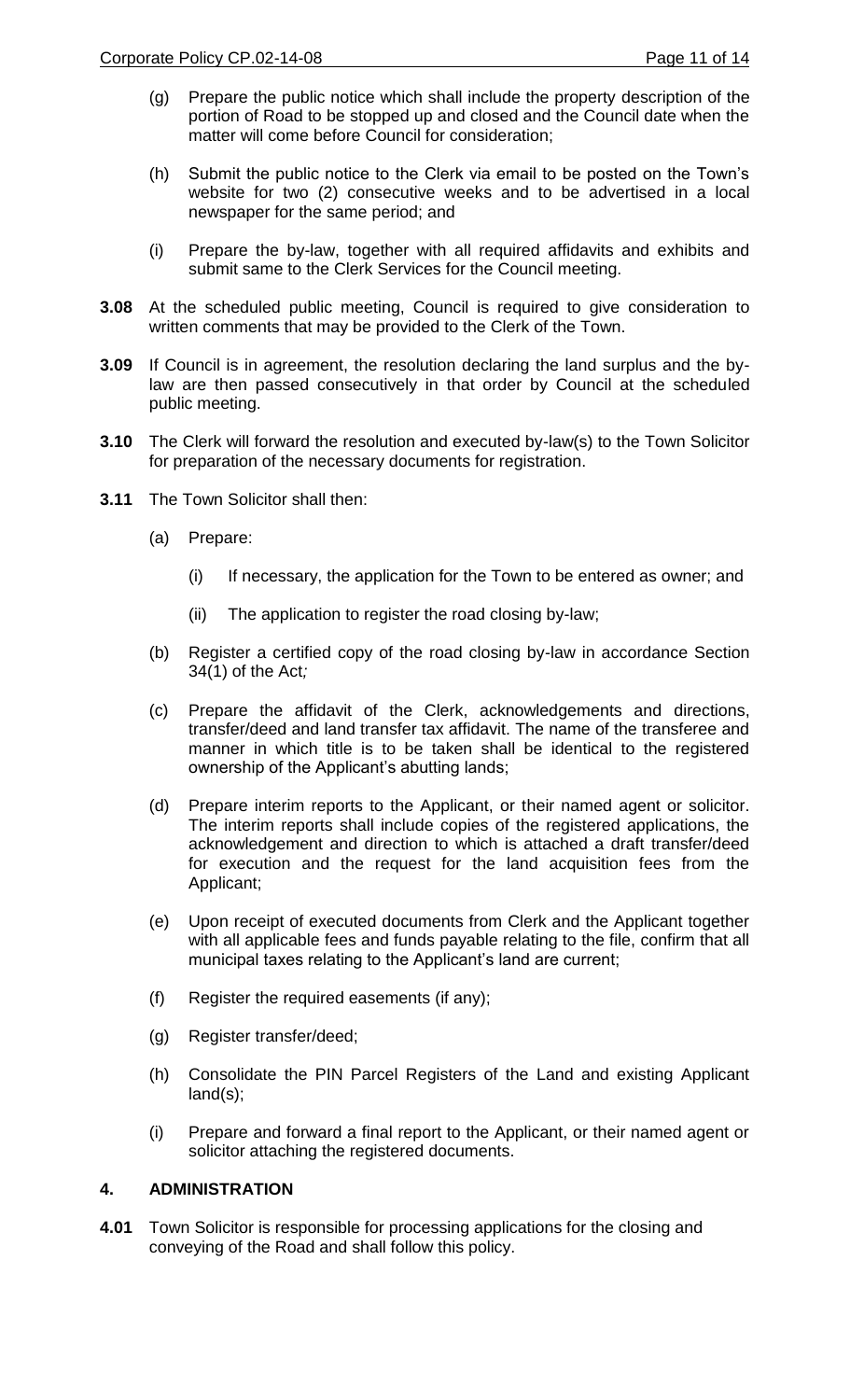# **LAND DISPOSITION APPLICATION**

| <b>Applicant/Registered</b><br><b>Owners:</b> |                                  |  |
|-----------------------------------------------|----------------------------------|--|
| <b>Mailing Address:</b>                       |                                  |  |
| <b>Phone Number:</b>                          |                                  |  |
| <b>Email Address:</b>                         |                                  |  |
|                                               |                                  |  |
| <b>Property of Interest</b>                   |                                  |  |
| <b>Roll No.:-</b>                             |                                  |  |
| Plan/                                         | Lot                              |  |
| <b>Concession No.:</b>                        | <b>Number</b>                    |  |
| Parts (on R-Plan?):                           |                                  |  |
| <b>Municipal Address</b>                      | $(i.e. to the east/south of$ $)$ |  |
| or                                            |                                  |  |
| <b>Description/Location</b>                   |                                  |  |
| of Road                                       |                                  |  |

## **Submitted with this application is the following:**

- (a) Non-refundable application fee in the amount of \$500.00 for review and staff level response;
- (b) Seasonal (summer) pictures of the Town's property;
- (c) A detailed sketch or site plan, "to scale", which clearly shows the following:
- (i) Dimensions of the **Town's property** to be sold;
- (ii) The location and measurements of **all** existing buildings/structures (including accessory buildings and septics) on the **Applicant's property**;
- (ii) The location and measurements of **all** existing structures on the **Town's property**;
- (iii) The distance from the structures to the abutting lot lines;
- (iv) Vegetation, driveways and paths; and
- (d) Letter of Authorization, if the Applicant has engaged the services of an agent to act on their behalf.
- **1.** I/We confirm that I/We have read and understand the Land Disposition Policy and agree to abide by this policy.
- **2.** I/We acknowledge that I/We will be responsible for paying **all** legal, surveying, Town staff, advertising, and administrative costs involved in the road closing and will be obliged to pay to the Municipality the land acquisition rate as per the current User Fee By-law for the property.
- **3.** I/We confirm that there is no foot or vehicular traffic that passes through the road or property to be closed and that access to no other property will be denied by virtue of the road closing. (If there is traffic passing through, Applicant to attach a schedule setting out the use of the **Town's property**.)
- **4.** I/We confirm that we are not aware of any easements, encroachments or rights-ofways, verbal or unregistered, that apply to the road to be closed.
- **5.** I/We acknowledge that any approval that may be given to this application by the Town of Innisfil is subject to all other approvals being obtained for all other statutory bodies, failing which this application cannot be approved.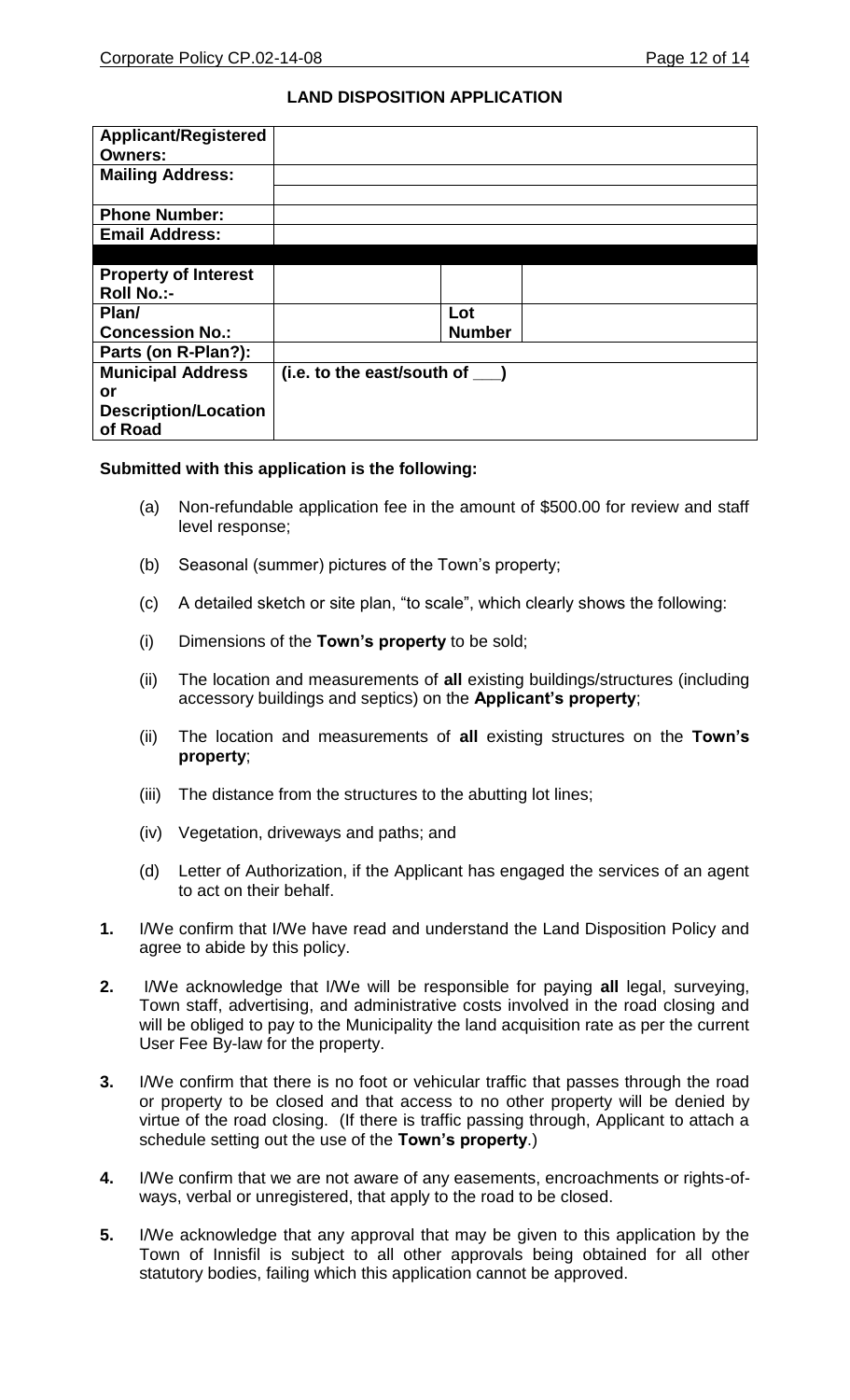- **6.** I/We authorize Town Staff to enter onto the **Applicant's property** to conduct a site visit in accordance with the processing of this application.
- **7.** I/We consent to receipt of all communication from the Town and/or its solicitor by email: Yes/No

| <b>Signature</b>                  | <b>Signature</b> |
|-----------------------------------|------------------|
|                                   |                  |
| Mailing Address: Mailing Address: |                  |
|                                   |                  |
| <b>Phone Number:</b>              |                  |

The personal information on this form is being collected pursuant to the *Municipal Freedom of Information and Protection of Privacy Act* and the *Municipal Act*, for the principle purpose of processing this application. Questions about this collection should be directed to the Freedom of Information Officer at 705-436-3710